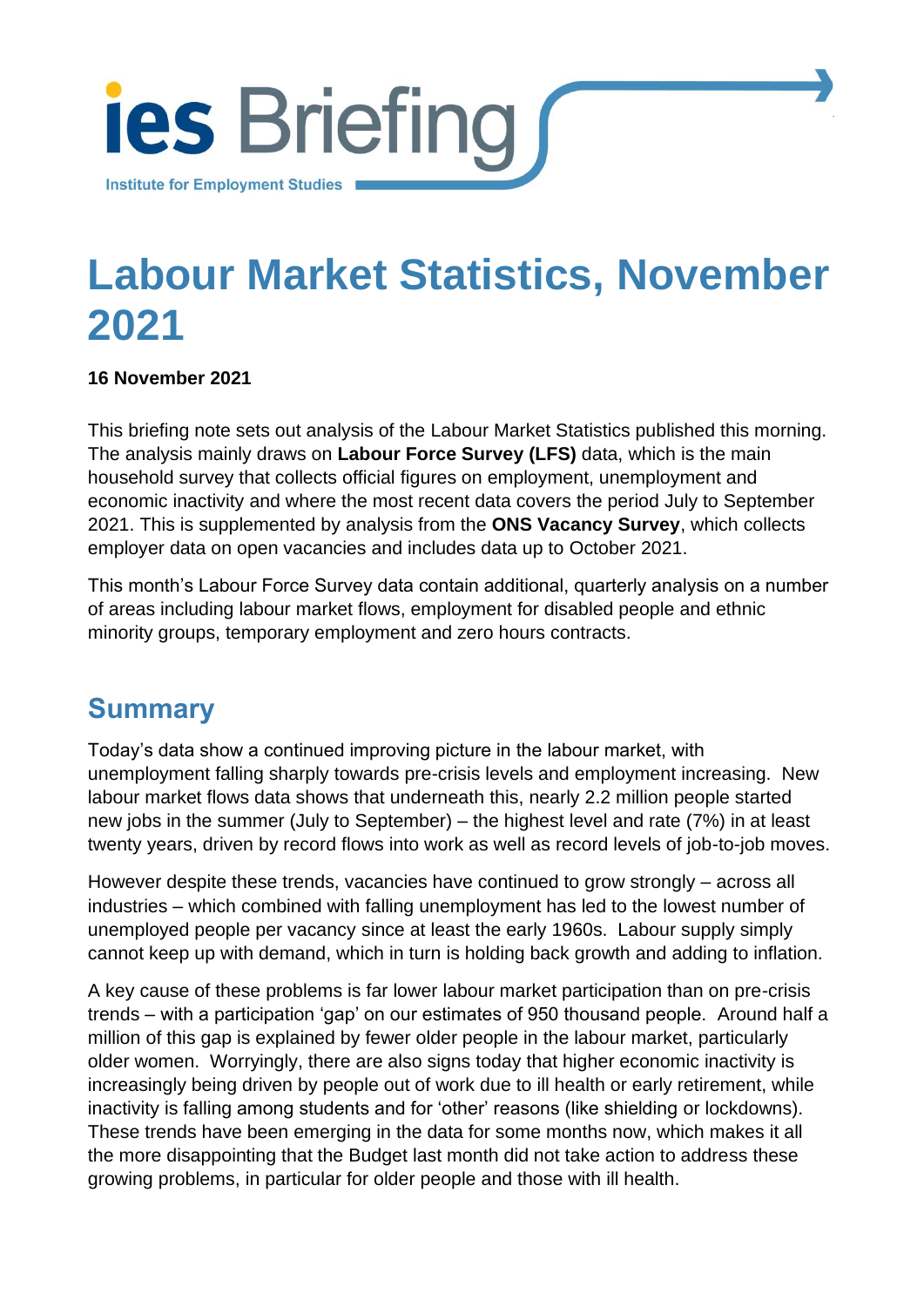New data on employment for disadvantaged groups also presents a worrying picture, with employment gaps either growing or remaining stubbornly wide for disabled people, ethnic minorities, those aged over 50 and young people outside education. Combined with weaker than expected data on long-term unemployment, there are growing signs that the recovery is not being felt by those further from work – coming at a time of labour shortages, higher inflation and large cuts to Universal Credit, addressing this needs to be an economic and social priority.

Looking ahead, with really very little sign that the end of furlough will ease labour shortages, our view is that the current recruitment and participation crises will continue for some months yet, although this will at least mean that unemployment will (as expected) fall back towards pre-crisis levels faster than recent official forecasts have suggested. However it also makes even clearer the need for action to raise participation and support employment growth. This means in particular doing far more to improve support around work and health and to re-engage older people and disadvantaged young people. It also means that firms will continue to have to rethink and improve how they recruit, design jobs and support people in work.

# **Unemployment is falling fast – but employment has further to go with 'economic inactivity' stubbornly high**

Both employment and unemployment have improved significantly in the latest data, with employment rising by 250 thousand to 75.4% (an increase of nearly half a percentage point on the quarter) and unemployment falling by 150 thousand to 4.3% (down 0.5 points on the quarter). As [Figure 1](#page-2-0) below shows, the underlying monthly data that makes up these quarterly average (the yellow lines) are even more positive – with the single month estimate for unemployment in September hitting 4.0%.

This is welcome following quite subdued data for the single month of August (which we noted in last month's briefing) and suggests a continuing downward trend in unemployment through the summer. More timely data from the tax system (the 'Pay As You Earn' Real-Time Information data) also suggests that the recovery is continuing, with employee jobs estimated to have increased by a further 160 thousand between September and October (although this 'flash estimate' will be revised next month).

However [Figure 1](#page-2-0) also illustrates that despite the strong recovery, employment remains still some way below pre-crisis levels – with the rate 1.1 percentage points lower than before the pandemic and the level of employment down by over half a million. This gap continues to be driven by higher 'economic inactivity', which is the measure of those not looking and/ or not available for work. As [Figure 2](#page-2-1) below shows, this remains elevated – 360 thousand higher than pre-crisis levels – and more worryingly, is not falling (with the yellow bars showing changes in the most recent quarter, the blue bars the change over the rest of the period since the start of the crisis, and the black dots the total change).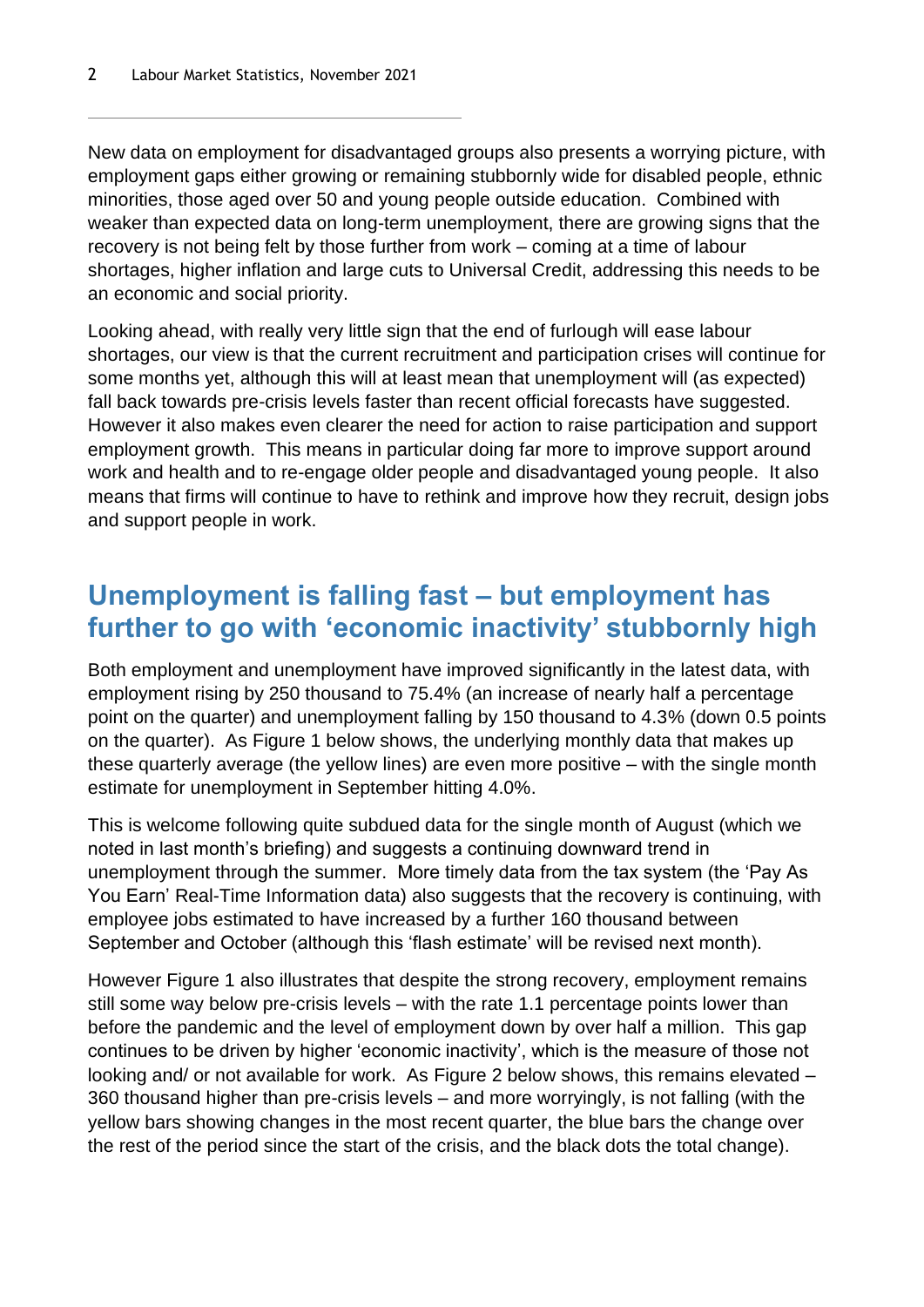

<span id="page-2-0"></span>

#### <span id="page-2-1"></span>**Figure 2: Changes in employment, unemployment and economic inactivity: first sixteen months of the crisis (Dec-Feb 2020 to Apr-Jun 2021) and most recent quarter (Apr-Jun 2021 to Jul-Sep 2021)**



*Source: Labour Force Survey*

*Source: Labour Force Survey*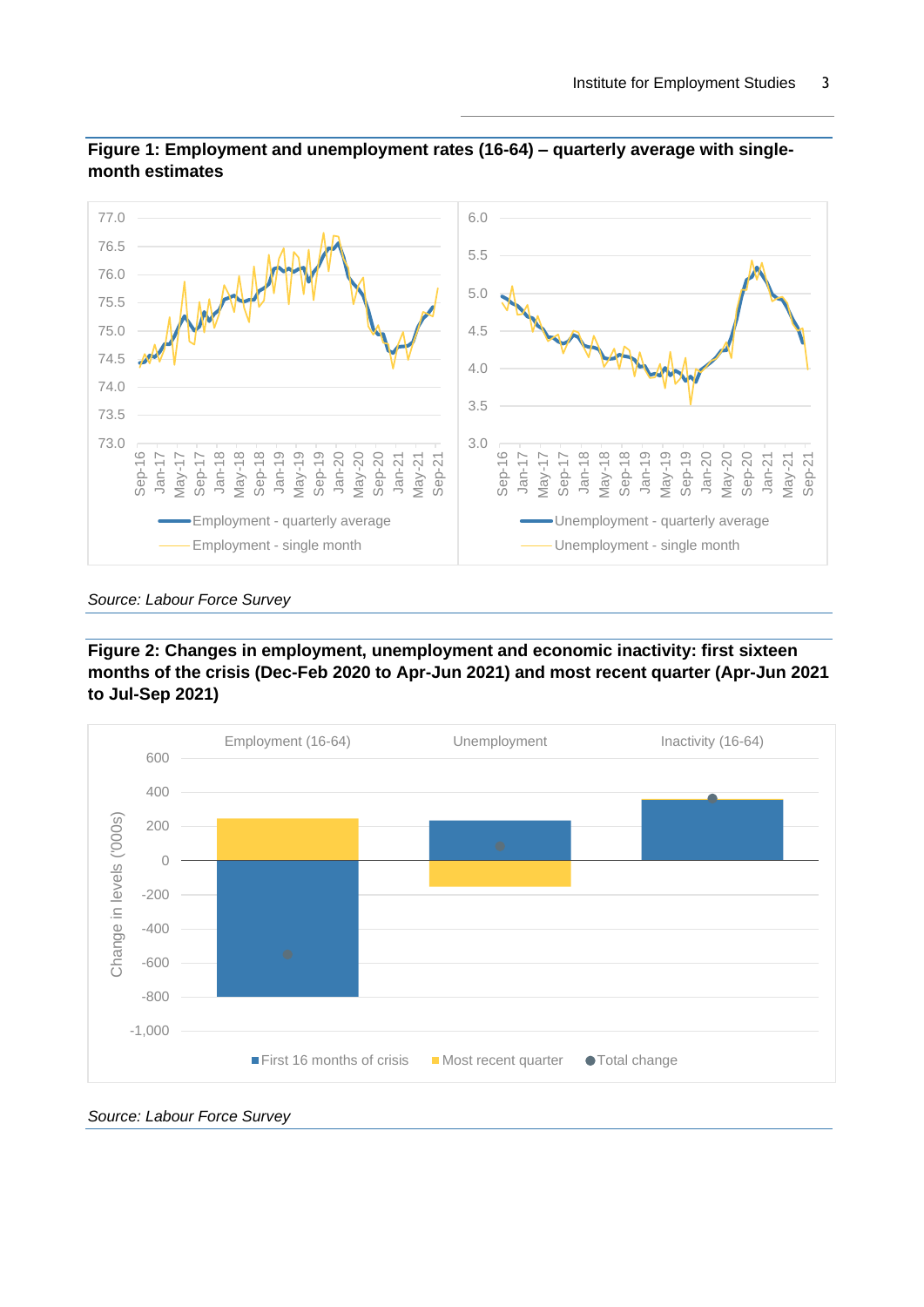### **New data on labour 'flows' shows that hiring, job moves and flows into work have never been higher**

Quarterly flows data published today shows us that driving this growth in employment and falling unemployment has been record numbers of people moving into work; which combined with record levels of job-to-job moves has seen overall job starts reach comfortably their highest ever. Overall 2.18 million people started a new job between July and September, or nearly three quarters of a million a month. As [Figure 3](#page-4-0) below shows, flows into work and job-to-job moves have both risen to well above pre-crisis levels. Flows out of work (the yellow bars) are also higher than pre-covid, but well below where they were during 2020.

Underneath these headlines, flows into work were driven particularly by flows from unemployment, with a remarkable 38% of all of those unemployed during April to June finding work between July and September. However flows from economic inactivity into work were also high (accounting for just over half of the total flow into employment), but were more than offset by (even higher) flows from employment into inactivity, which drove the slight rise in inactivity levels overall. The flows out of economic inactivity would be consistent with more people coming back to work as furlough payments ended and restrictions eased, but the flows into inactivity are much more worrying – with analysis later in this briefing suggesting that this may be being increasingly driven by poor health.

Higher job-to-job moves may be an early sign of the 'Great Resignation' that has been more visible so far in the United States, with the ONS noting in their briefing that resignations are particularly fuelling the growth. If this is the case then this would be welcome overall, as voluntary job changes are a key driver of pay growth and progression. However it may also reflect more temporary reallocations following the impacts of lockdown (again, potentially more people moving jobs as CJRS payments ended).

[Figure 4](#page-4-1) then estimates the total proportion of those in work who either started a new job or left an old one in the given three month period (by adding job-to-job moves to each of the total flows into work and out of work). This illustrates both the depths of the impacts of the first lockdown, and the strength of the recent recovery – with overall one in fourteen of all of those in work having started a new job over the summer. Again, if this rate stabilises more in line with the pre-2008 trend than the 2010s, then this could be good news for pay and progression.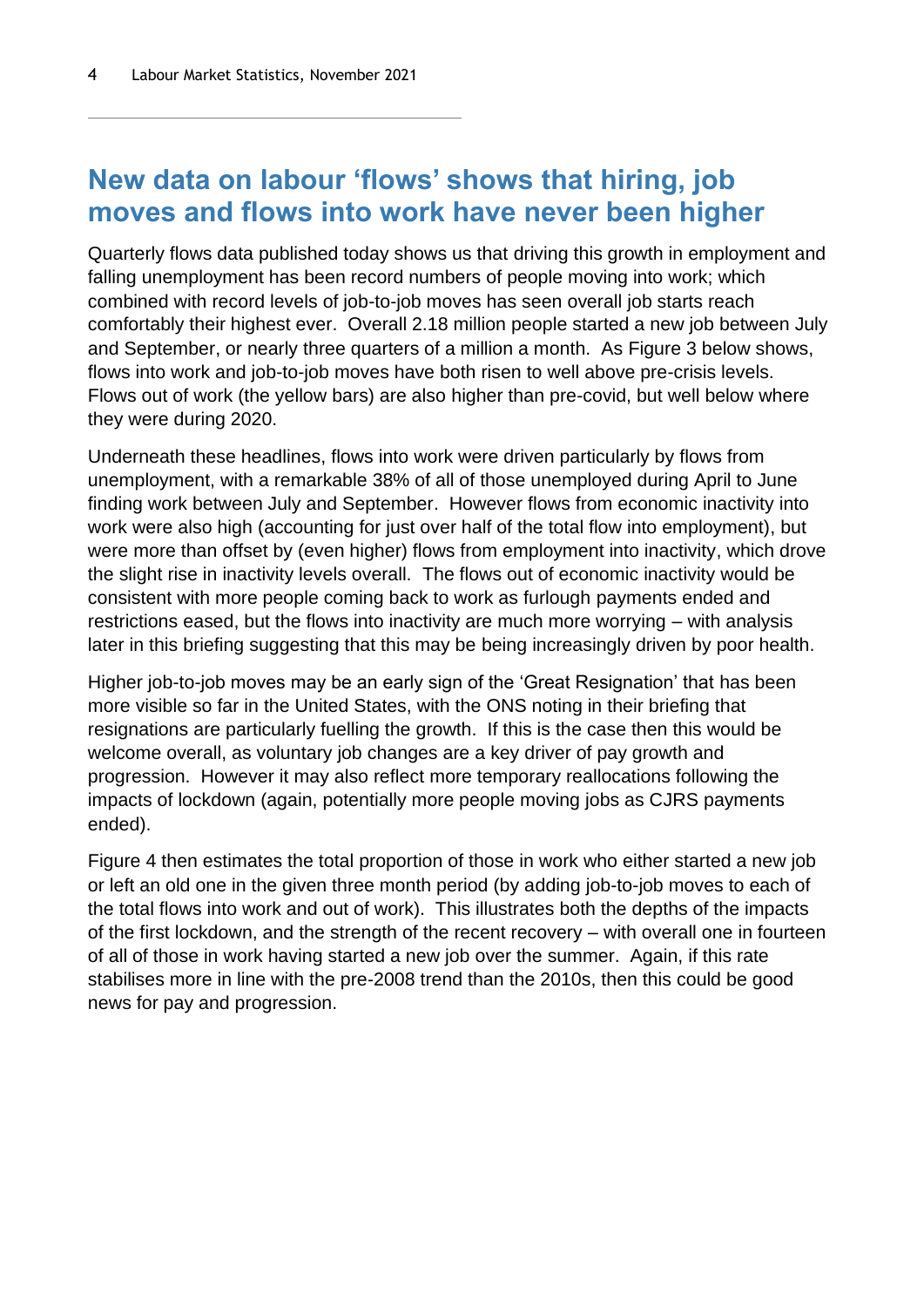

<span id="page-4-0"></span>**Figure 3: Flows into work, out of work and job-to-job moves**

*Source: Longitudinal Labour Force Survey. Note that estimates of job-to-job moves are for those aged 16- 69, while estimates of job entries and exits are for those aged 16-64.*



<span id="page-4-1"></span>

*Source: Longitudinal Labour Force Survey. Note that estimates of job-to-job moves are for those aged 16- 69, while estimates of job entries and exits are for those aged 16-64.*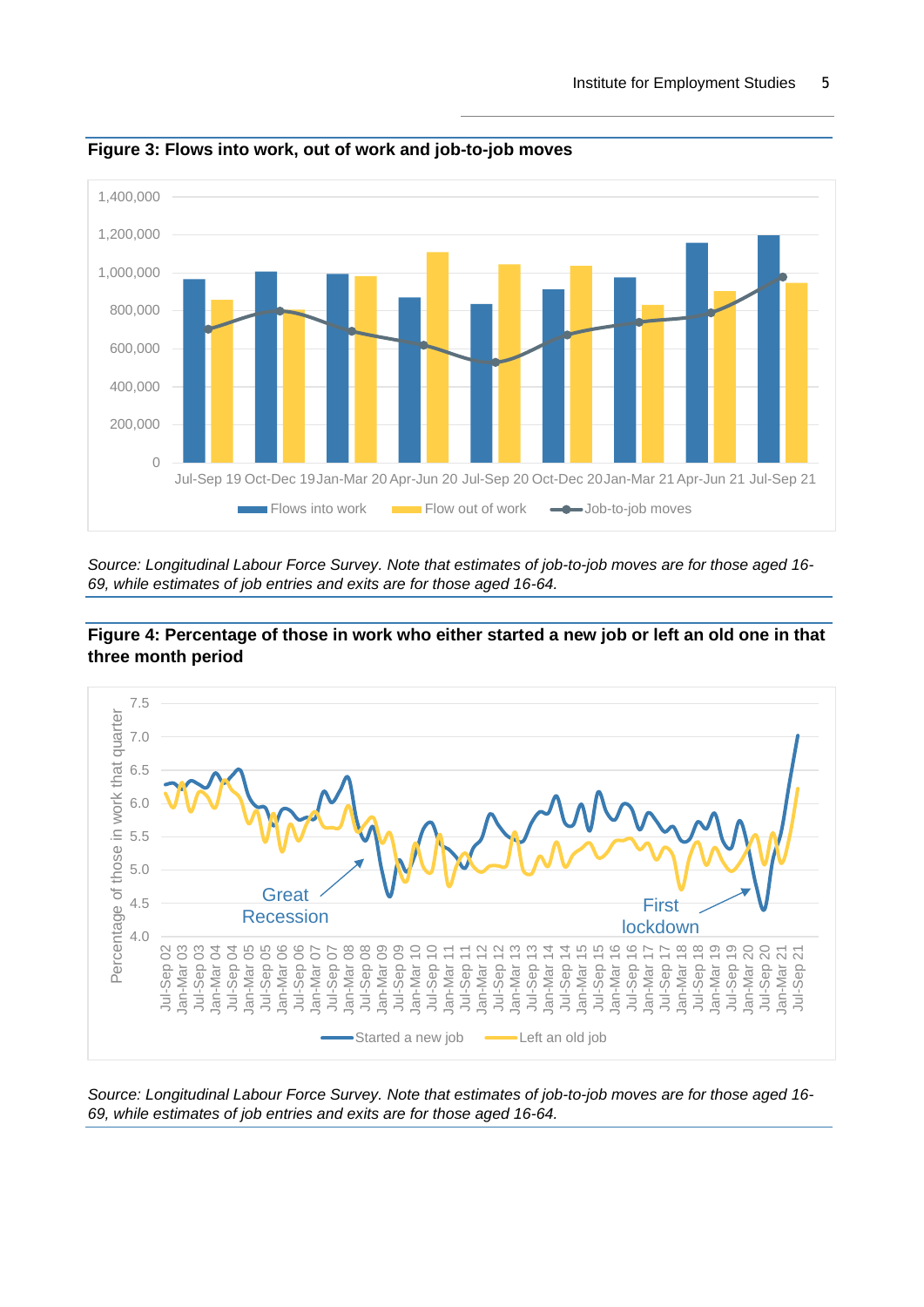### **Despite these trends, vacancies just keep on rising – fuelling the tightest labour market in 50 years (again)**

Even with record job starts however, vacancies are continuing to rise strongly – with now 1.17 million vacancies on average between August and October, and a single-month estimate for October of 1.30 million [\(Figure 5](#page-5-0) below). These figures continue to be extraordinarily high and are showing very little sign of slowing.



<span id="page-5-0"></span>**Figure 5: Vacancies – quarterly and single-month estimates**

As with last month, vacancies are above pre-crisis levels in every single industrial category [\(Figure 6\)](#page-6-0) with health, social care, hospitality and "professional" jobs (like law, accountancy, engineering and science) leading the way.

*Source: ONS Vacancy Survey*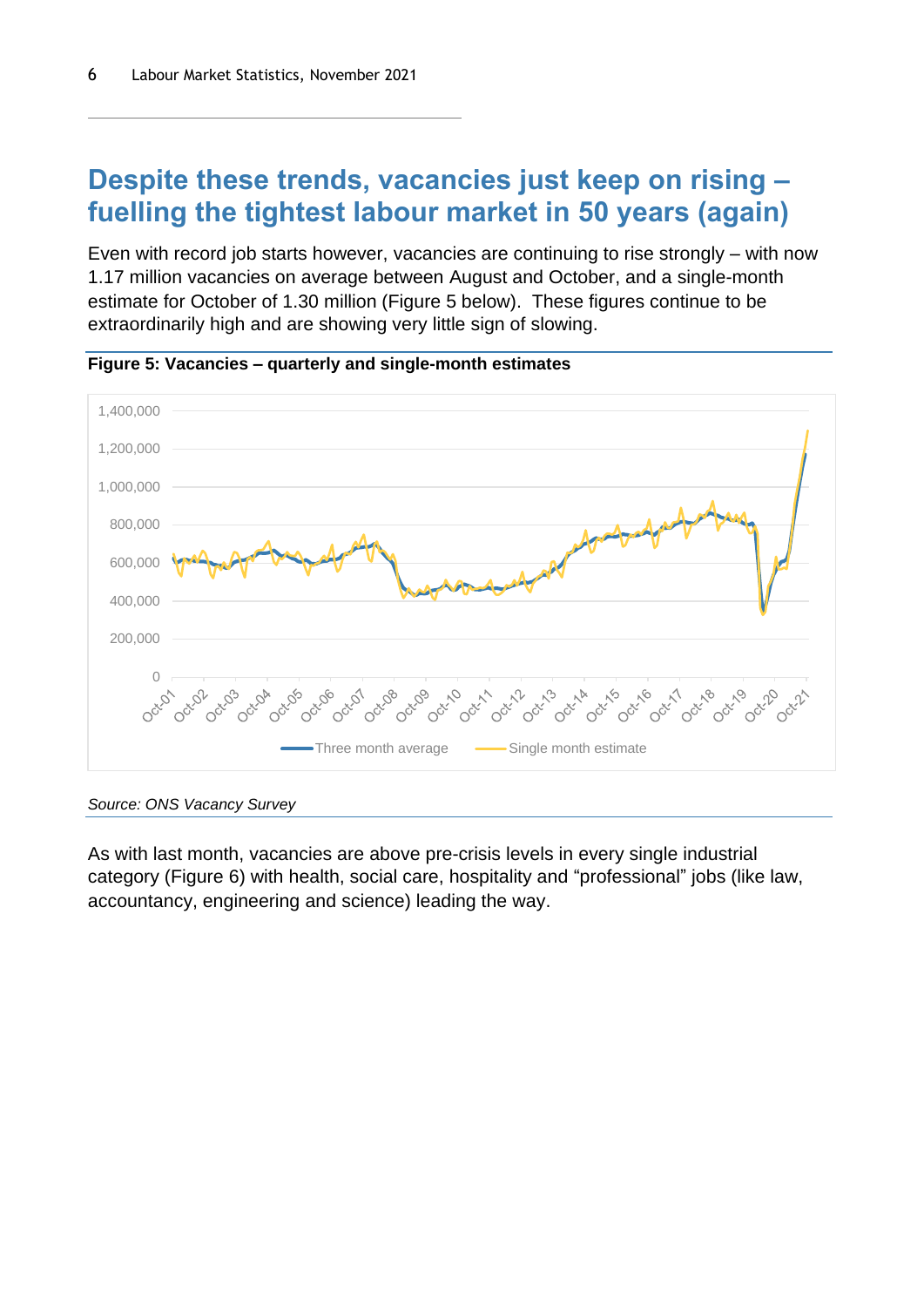

<span id="page-6-0"></span>

As with last month, record vacancies and falling unemployment are pushing down the number of unemployed people per vacancy to the lowest we've seen in at least fifty years. This 'U:V ratio' indicates the size of the labour pool in relation to demand from employers, and is a key measure of how tight or loose the labour market is. At just 1.3 unemployed per vacancy, this is less than a third of the ratio during the crisis but also well below the pre-crisis ratio of around 1.6. [Figure 7](#page-7-0) below sets this out back to 2001, while historic

*Source: ONS Vacancy Survey*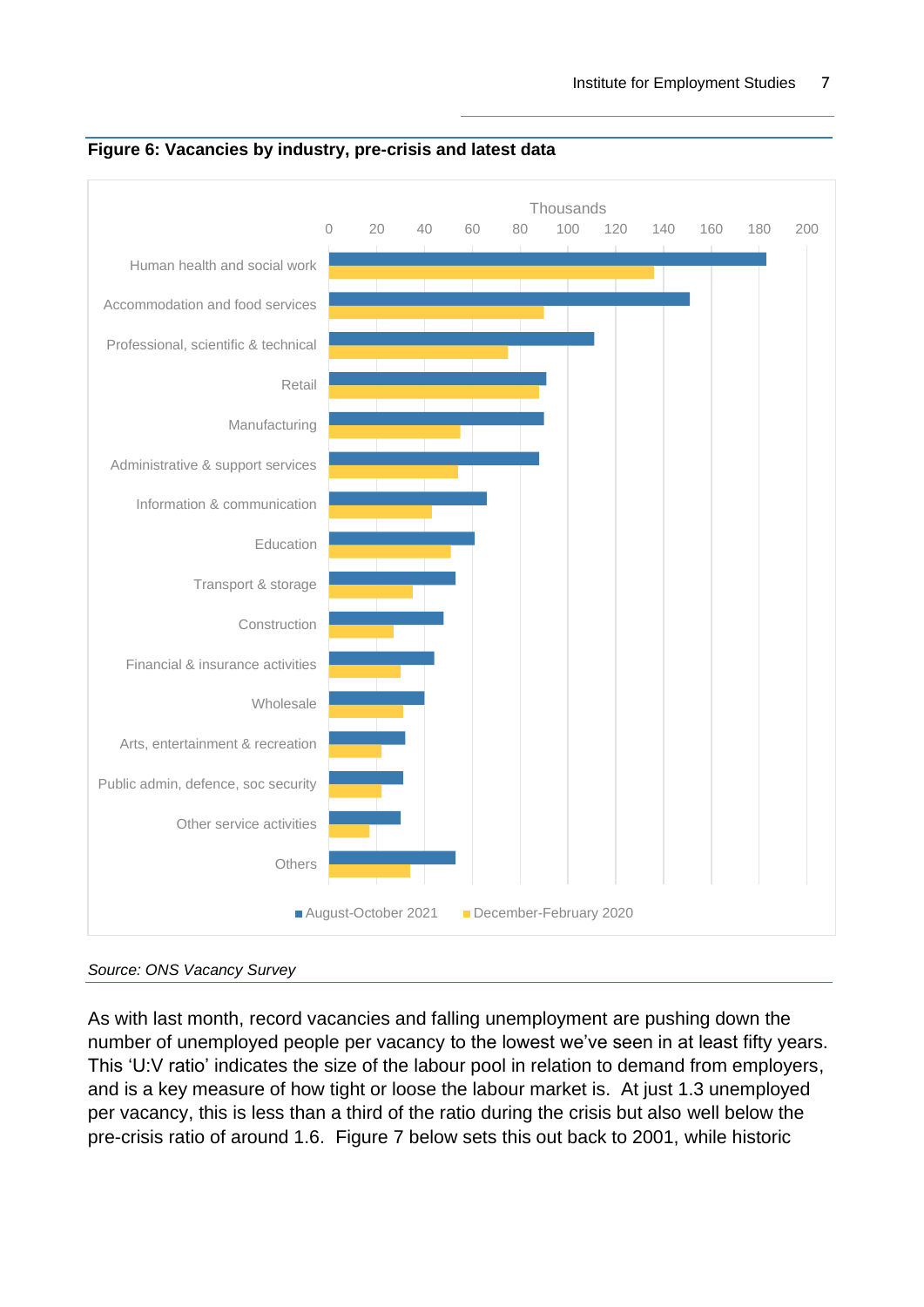data from 1971 to 2001<sup>1</sup> suggests that over the previous 30 years the ratio was never lower than 1.5.

Put simply, labour supply just cannot keep up with labour demand, and the problem appears to be getting worse. And with unemployment now getting close to the lowest its been, these mismatches will continue to hold back growth, contribute to shortages and help push up inflation.



<span id="page-7-0"></span>**Figure 7: Unemployed people per vacancy (exc. Agriculture, forestry and fishing)**

*Source: ONS Labour Force Survey and Vacancy Survey*

### **This is being driven by a participation crisis – with half a million fewer older people in the labour market**

We reported last month on the growing participation crisis since the onset of the pandemic, with the number of people in the labour market (either in work or looking for work) falling due to a combination of population changes and higher economic inactivity. This has reversed the trend of the last thirty years, which has seen participation rise as the economy and population have both grown.

[Figure 8](#page-8-0) below illustrates this trend, with the latest data showing very little improvement on recent months. In all there are 960 thousand fewer people in the labour market now than there would have been had pre-crisis trends continued.

<sup>&</sup>lt;sup>1</sup> Available via the Bank of England's Millennium of Macroeconomic Data, using the 'spliced series' for vacancies in table M5<https://www.bankofengland.co.uk/statistics/research-datasets>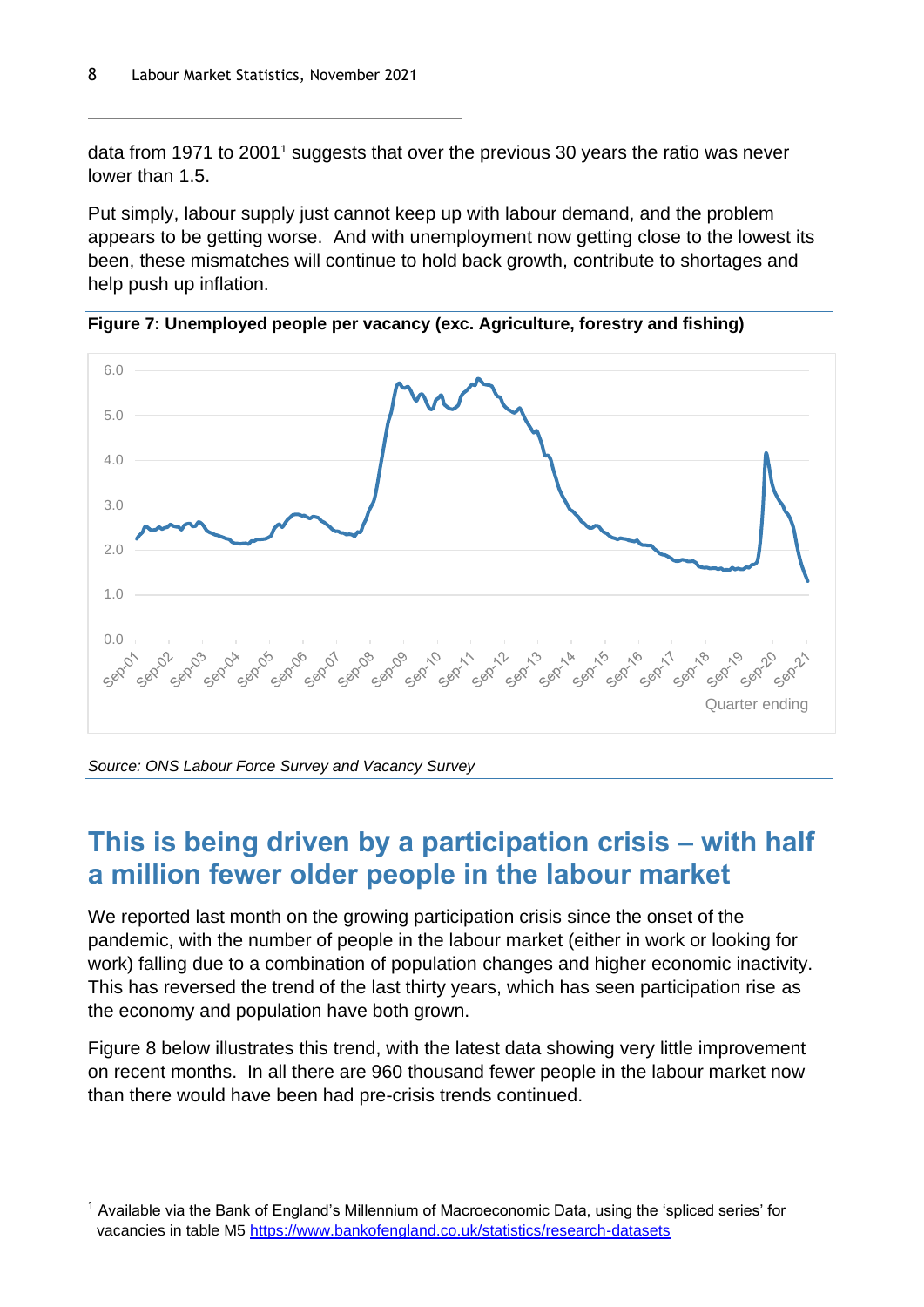

<span id="page-8-0"></span>**Figure 8: Level of economic activity – actual and if pre-crisis trend had continued**

#### *Source: Labour Force Survey and IES estimates*

[Figure 9](#page-9-0) then breaks this participation gap down by age and gender, and by how far it is explained by a smaller population (blue bars) or by higher economic inactivity (yellow bars) – i.e. a negative change in the blue bar is a *lower* than expected population, while a positive change in the yellow bar is a *higher* than expected level of economic inactivity. The total change in activity levels is therefore the blue bar minus the yellow bar, and is illustrated by the black dots.

This shows that overall, around two fifths (39%) of the change in activity is explained by a smaller population, while the remainder (61%) is explained by higher economic inactivity. (Today's data on labour market activity by nationality suggests that around one third of the total change may be explained by fewer non-UK nationals in the labour market, although this [recent analysis by Michael O'Connor](https://strongerinnos.medium.com/weighting-in-vain-c8dbd25bb3c6) suggests that there remain some significant concerns around the reliability of these estimates.)

More broadly[, Figure 9](#page-9-0) shows that rises in economic inactivity remain concentrated among older people, who now account for more than half a million of the total gap, and particular by older women; and by young people, and in particular younger men. As we set out last month, this appears to reflect more older people leaving work and not returning, and more young people staying in education.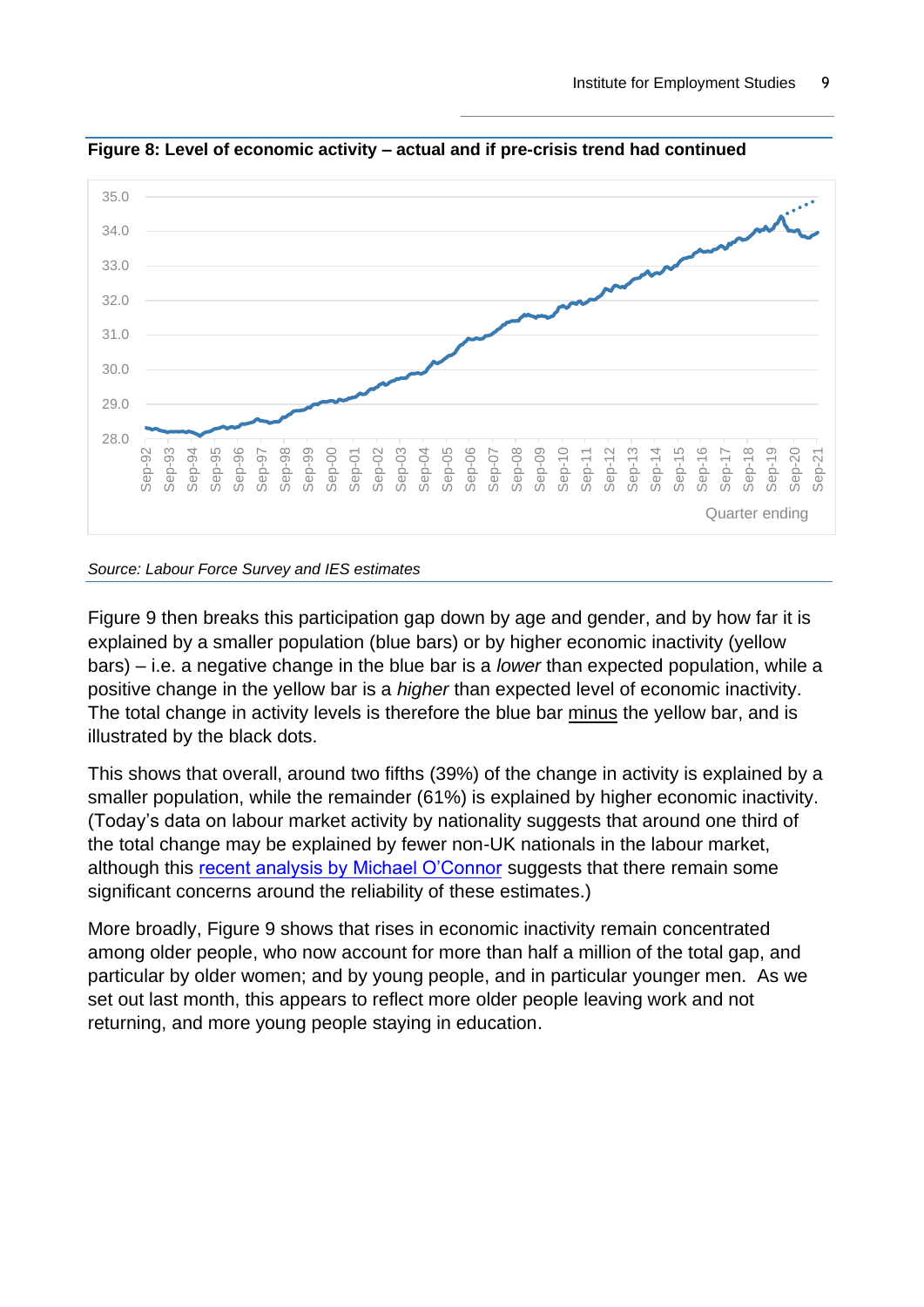

<span id="page-9-0"></span>

*Source: IES estimates based on Labour Force Survey*

# **'Economic inactivity' due to illness and retirement is now rising markedly, while it falls elsewhere**

Looking in more detail at what is driving higher economic inactivity, the overall story of the crisis [\(Figure 10\)](#page-10-0) has been a growth in student numbers and in long-term ill health, while the number of people looking after family or home has fallen (trends that we have discussed in more detail in [previous briefings\)](https://www.employment-studies.co.uk/resource/labour-market-statistics-october-2021). However looking just over the last twelve months [\(Figure 11\)](#page-10-1) we are now seeing very worrying signs that economic inactivity is being driven by increasing levels of ill health among those out of work and more people exiting entirely to retirement. These three categories have increased by 160 thousand combined over the year, while student numbers have edged down and inactivity for 'other' reasons (which will include people shielding or sitting out lockdowns) has fallen.

As noted in the discussion of labour market flows above, this is overall consistent with people going back to work where they can as restrictions eased, but then large numbers becoming further detached or disadvantaged and flowing out of the labour market entirely. It's likely that 'long covid' and clinical vulnerability to covid will also be contributing to these rises. Again given that these trends have been evident for some months now, it is concerning and disappointing that last month's Budget did not do more (or indeed do anything) to improve labour market support for these groups.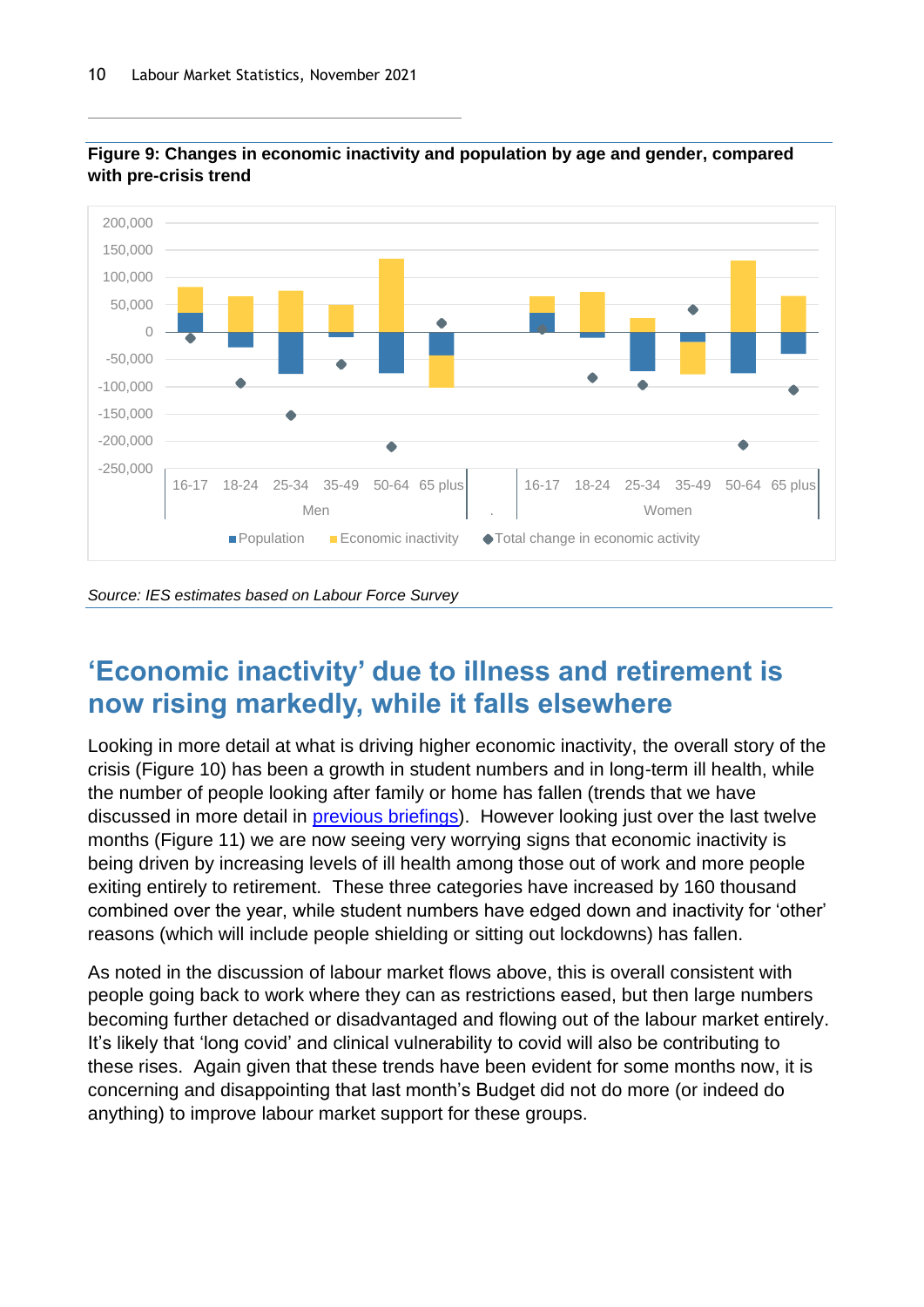

<span id="page-10-0"></span>**Figure 10: Reasons for economic inactivity**

*Source: Labour Force Survey*



<span id="page-10-1"></span>**Figure 11: Change in levels of economic inactivity by reason, Jul-Sep 2020 to Jul-Sep 2021**

*Source: Labour Force Survey*

#### **There are also signs that those more disadvantaged in the labour market are faring worse in the recovery**

Today also sees the publication of quarterly data on employment for ethnic minority groups and for disabled people, which means that we can assess the 'gap' in employment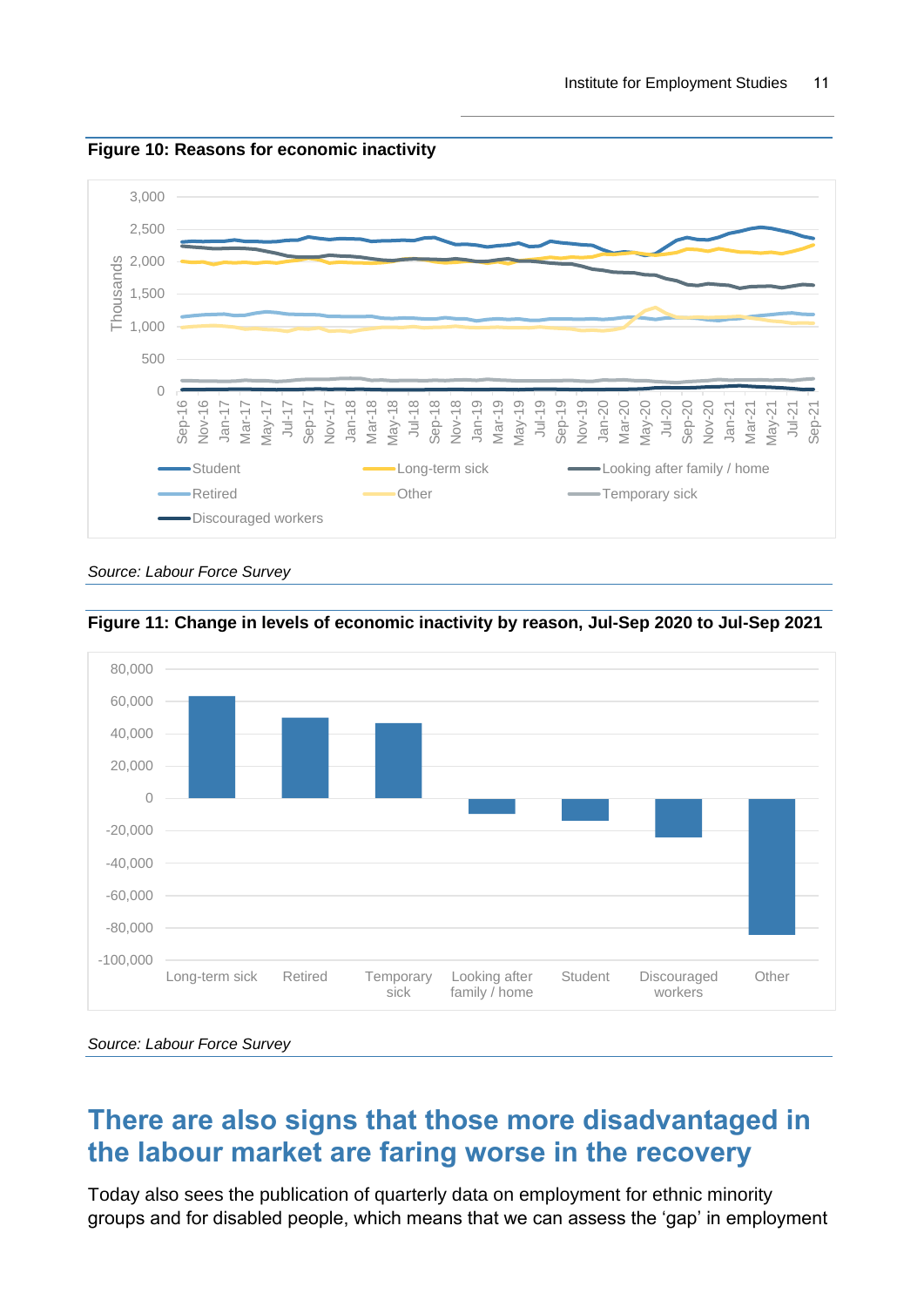rates between these groups and the wider working age population. This is set out in [Figure 12](#page-11-0) below, alongside gaps for people aged over 50 and for young people outside full-time education.

All told, this data presents a worrying picture of the recovery so far – where despite decent growth in employment and falling unemployment, the employment 'gaps' for all four disadvantaged groups are either widening or remain stubbornly high. The gap for disabled people is unchanged on the year but remains at 28.1 percentage points – meaning that disabled people are half as likely to be in work as non-disabled people.

For ethnic minority groups, the gap overall has widened slightly over the year (from 8.3 to 8.7 percentage points), as it has for people aged over 50 (from 5.2 to 6.0 points). For young people outside of education, the gap is lower than on a year ago but the narrowing that we reported on three months ago appears to have unwound – which is worrying and somewhat surprising, given the strength of the recovery in jobs that tend to employ more young people in particular.

<span id="page-11-0"></span>



*Source: IES analysis of Labour Force Survey. Gaps are calculated as the percentage point difference in employment rates between the rate for the disadvantaged group and the rate for the overall 16-64 population excluding that group.* 

Alongside this, data on long-term unemployment [\(Figure 13](#page-12-0) below) presents a slightly less positive picture than in the last few months. While long-term unemployment for young people (which we define as more than six months) continues to edge down, it is falling more slowly than in recent months. Meanwhile for older age groups (twelve months or more unemployed), long-term unemployment has edged up again – especially for those aged 25-49. (For those aged over 50, it should be noted that the main impact of the crisis has been in far higher economic inactivity rather than higher unemployment.)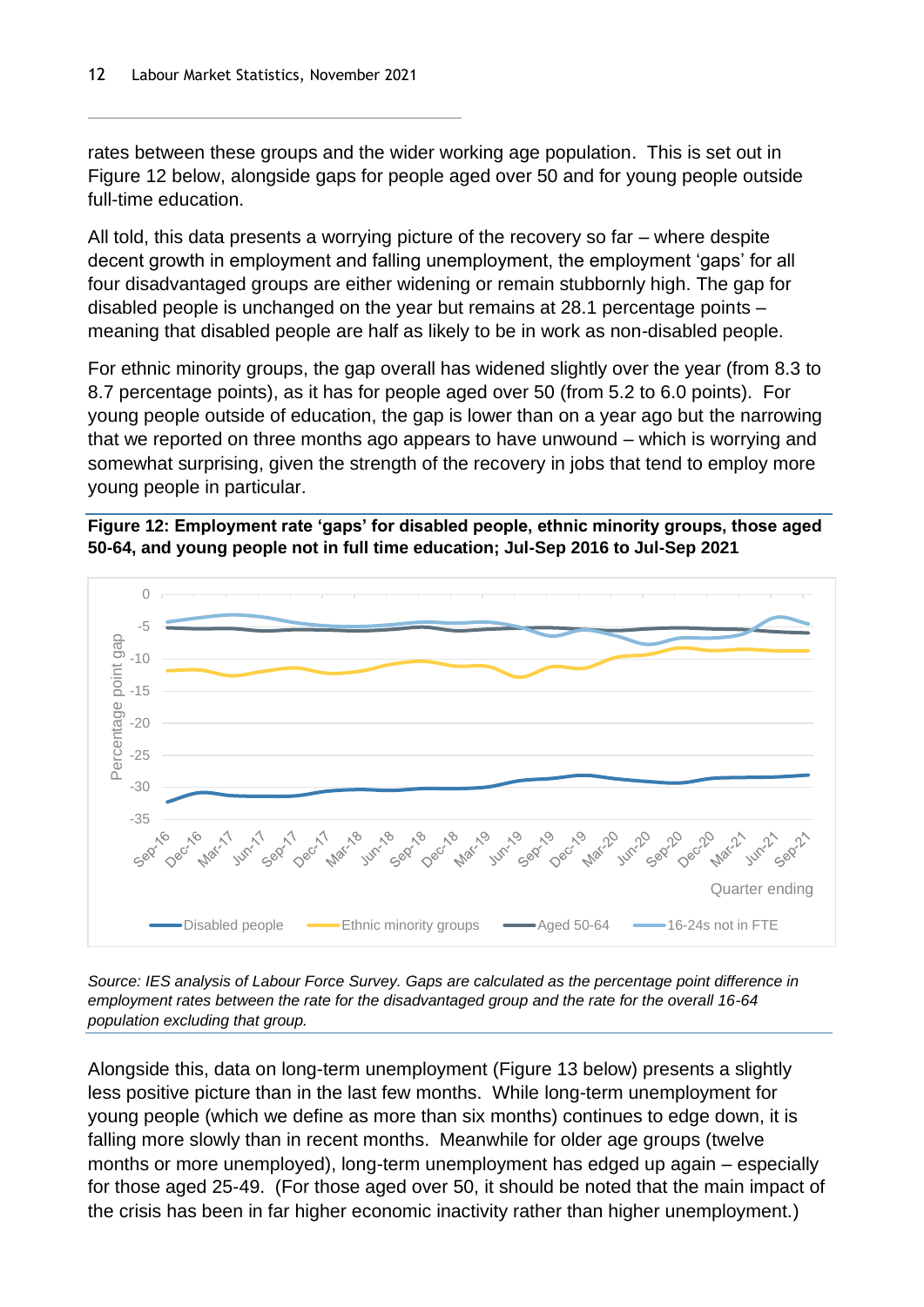

<span id="page-12-0"></span>**Figure 13: Long-term unemployment by age**

*Source: Labour Force Survey. Long-term unemployment is defined as unemployment of more than six months for young people, or more than twelve months for those aged 25 and over.*

#### **In better news, under-employment has continued to edge down as the labour market tightens…**

In better news, quarterly data on under-employment shows continued falls as the labour market has improved [\(Figure 14](#page-13-0) below). This defines under-employment as those who are in work, working less than 48 hours a week, and who both want and are available for more hours. At 7.1% (excluding those with unknown status) this is now back to prepandemic rates. Figures for those in temporary or part-time work because they could not find a permanent or full-time job have also stabilised in recent months, although remain above pre-crisis levels. Interestingly, over-employment has also now risen back to precrisis rates, with 10.5% of those in work reporting that they want fewer hours and less pay than currently.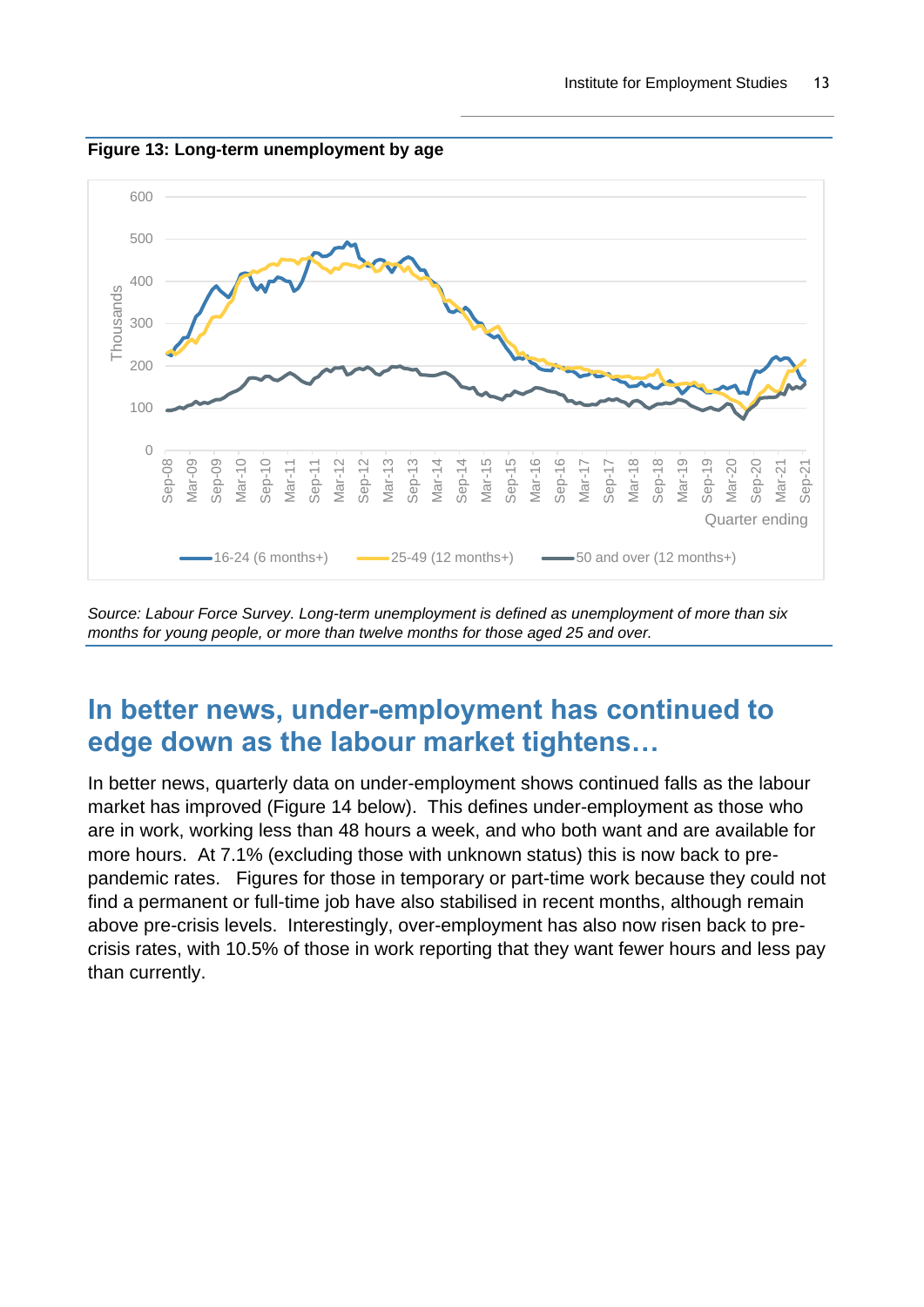

<span id="page-13-0"></span>**Figure 14: Proportion of those in work who are under-employed (not seasonally adjusted)**

#### *Source: Labour Force Survey*

#### **…While on the eve of the end of furlough, redundancies remain very low**

Finally, the latest redundancy data suggests that any impact of the end of the furlough scheme will be small. The quarterly average for the number of people made redundant in the previous three months remains at pre-crisis levels (around 100 thousand) while the number of jobs notified by employers as being at risk of redundancy via HR1 forms sent to the Insolvency Service continue to edge down to levels last seen in 2015 (before rules on reporting redundancies from company insolvencies were tightened up). These are shown in [Figure 15](#page-14-0) below. The weekly data through to the end of September is presented in [Figure 16](#page-14-1) and also suggests that there was no noticeable pick-up in redundancies through the month of September, while real-time [Google Trends](https://trends.google.com/trends/explore?date=today%205-y&geo=GB&q=redundancy) data, which has been a good leading indicator for current redundancies, also suggests little if any impact from the end of furlough.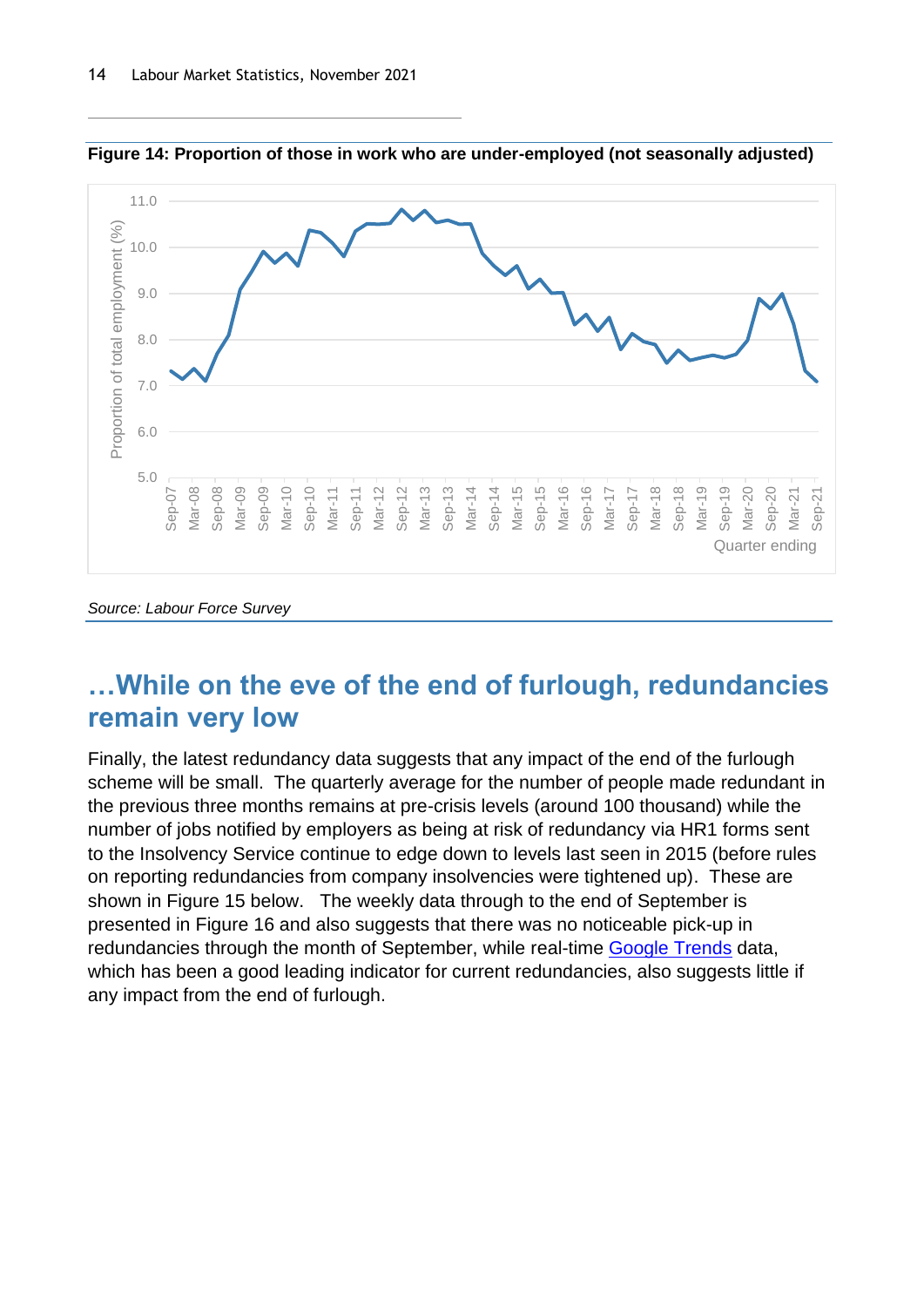

<span id="page-14-0"></span>**Figure 15: Quarterly number of employees notified as at risk of redundancy (HR1 forms) and reporting having been made redundant (Labour Force Survey)**



#### <span id="page-14-1"></span>**Figure 16: Whether made redundant in the last three months – weekly estimates, January 2020 to September 2021**

*Source: Labour Force Survey weekly estimates*

*Source: IES analysis of Insolvency Service and Labour Force Survey data*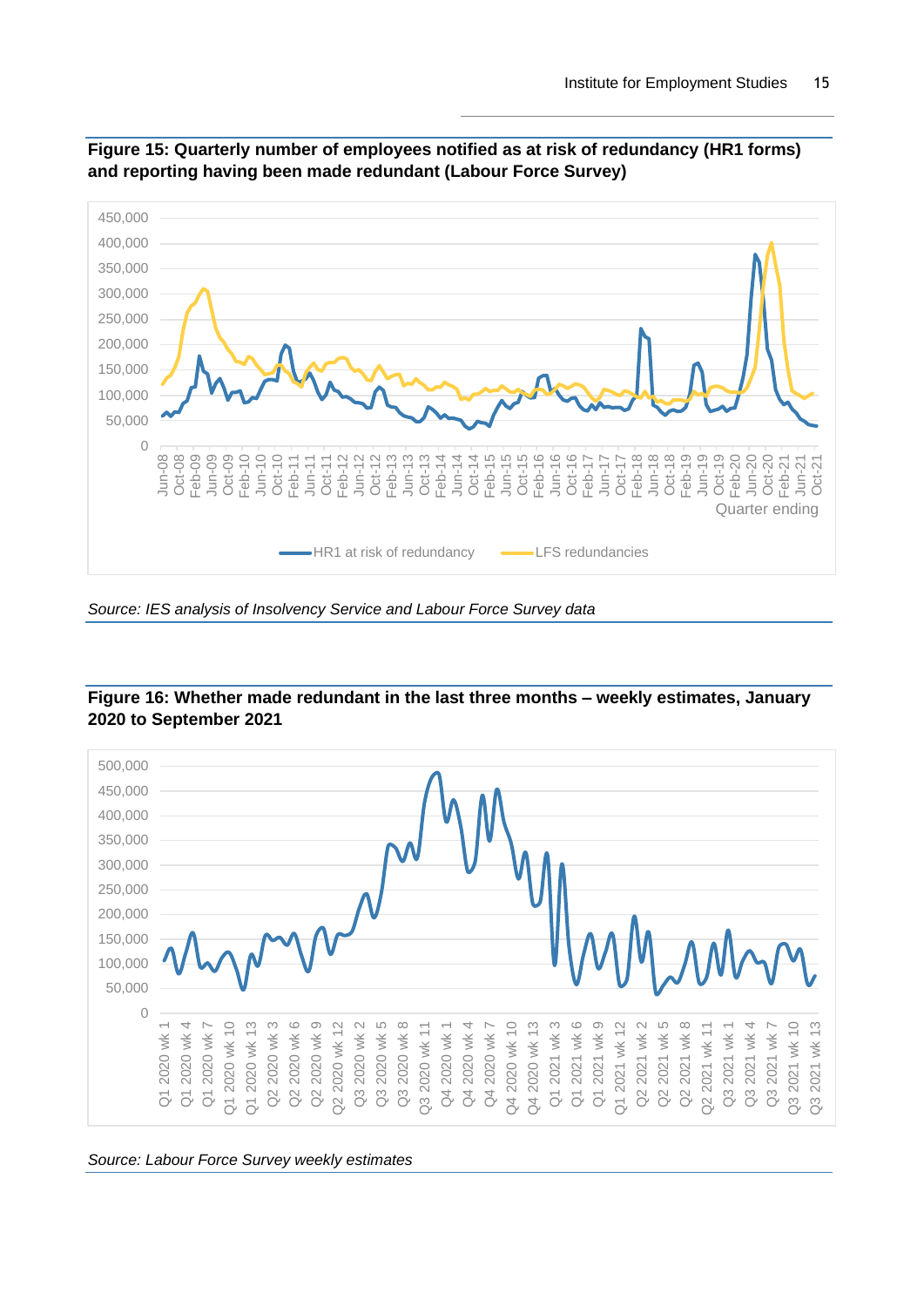# **Conclusion**

So all told, today's figures tell a similar story to recent months but with more of the uncertainty about the impacts of the end of furlough starting to fall away. Unemployment is falling fast towards pre-crisis levels, labour demand continues to rise, and economic inactivity remains stubbornly high.

The quarterly flows data gives us a timely peek at the legs kicking furiously below the water, where flows into work and between jobs are the highest that they have ever been, but are still not doing enough to keep up with demand as some of those out of work drift further away, and more people leave work particularly into economic inactivity. Particularly concerning today is the continuation of a trend in recent months of rising worklessness due to ill health and early retirement, compounded by slightly weaker figures on long-term unemployment and continued very wide employment gaps for disadvantaged groups.

Looking ahead, with the end of furlough unlikely to do much to ease the tightness in the labour market, unemployment just cannot fall much further and so mismatches between demand and supply will continue to hold back growth and drive shortages and higher inflation. And while higher wage inflation may be good news for those in work, particularly if earnings rise faster than prices, it will be terrible news for those out of work coming on top of higher energy costs and large cuts to Universal Credit. It will of course also lead to a faster path of interest rate rises.

The way out of this problem, as has been apparent for some months now, is through supply side measures to increase participation and improve skills matches. The government prioritised the latter at the Budget last month but unfortunately did nothing on the former. We need to see much more focus now on support for those out of work and not looking for work, particularly to support those with long-term health conditions, older people, parents and disadvantaged young people (including through a meaningful jobs guarantee for young people). Firms too will need to (continue to) do more to support retention in work and more inclusive recruitment, including through offering greater flexibility, job security, training and induction, and workplace support with health, caring and wider needs.